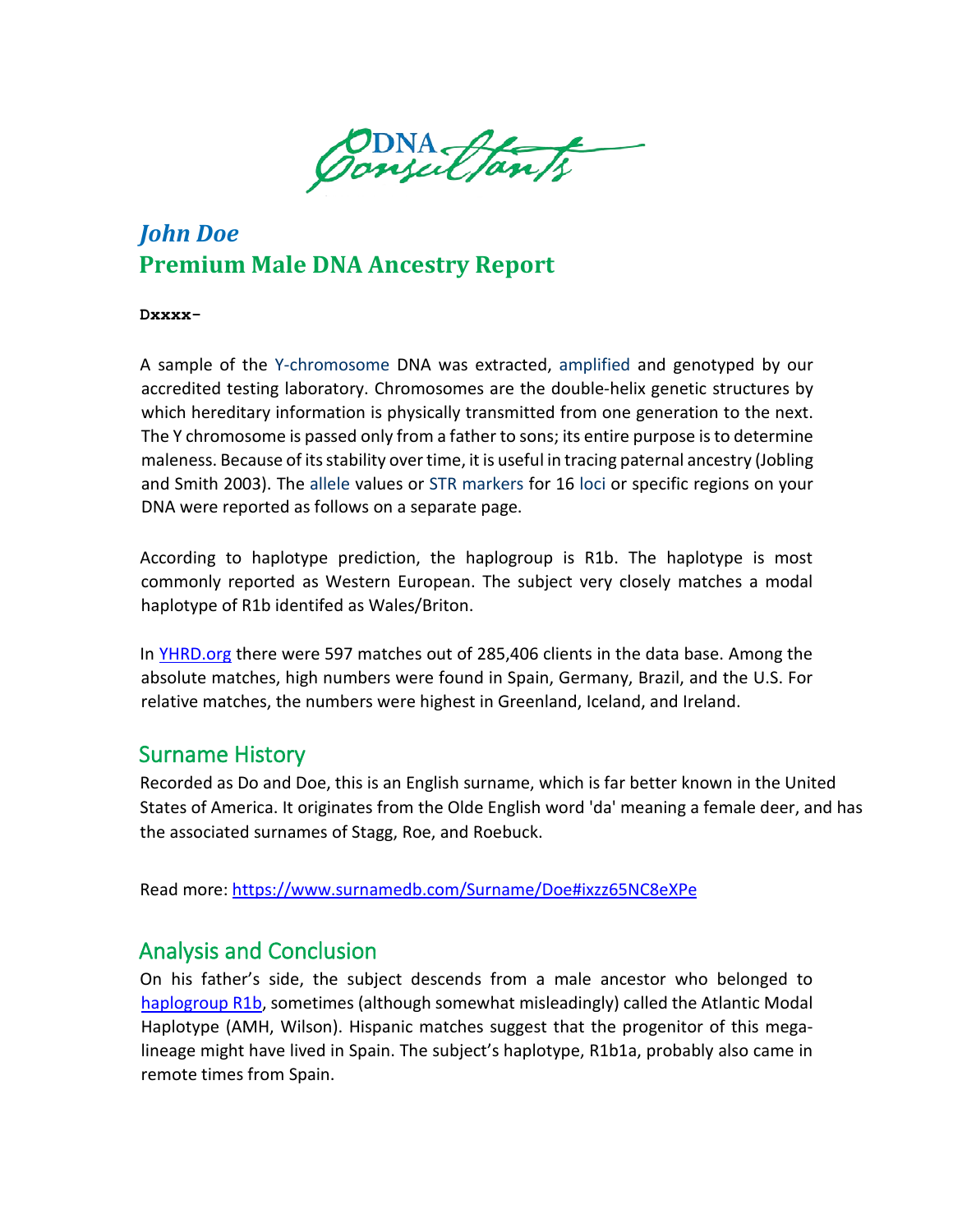It reaches its highest frequency on the Atlantic Fringe, in Connacht, Ireland. Bryan Sykes in his book *Blood of the Isles* (in America, *Saxons, Vikings and Celts)* gives the populations associated with R1b the name of Oisín for a clan patriarch, much as he did for mitochondrial haplogroups in his work *The Seven Daughters of Eve*. [Stephen](http://en.wikipedia.org/wiki/Stephen_Oppenheimer)  [Oppenheimer](http://en.wikipedia.org/wiki/Stephen_Oppenheimer) in his book *[The Origins of the British](http://en.wikipedia.org/wiki/Stephen_Oppenheimer#Origins_of_the_British)* calls this type Ruiz and maintains Ruiz was the first and most numerous male type to populate the British Isles following the last Ice Age (pp. 188f.). He theorized that the vast majority of British ancestry originated in a paleolithic Iberian people, traced to modern-day **Basque** populations, represented by the predominance o[f Haplogroup R1b](http://en.wikipedia.org/wiki/Haplogroup_R1b) in the [United Kingdom](http://en.wikipedia.org/wiki/United_Kingdom) today.



Distribution of haplogroup R1b in Europe

Haplogroup R1b is the most common male type in modern-day Europe, found in approximately 40% of all males. The mutations characterizing it are M173 and M343 (Y Chromosome Consortium; Karafet et al.). The subject's particular male lineage probably originated in the British Isles (to judge from the surname history).

R1b was formerly viewed as the lineage of the Niall of the Nine Hostages. More recent studies of its high concentrations in Belfast (44%) and County Mayo (43%), however, suggest that the pattern more generally "hints at La Tène movements into Ireland" (Manco, pp. 189-90).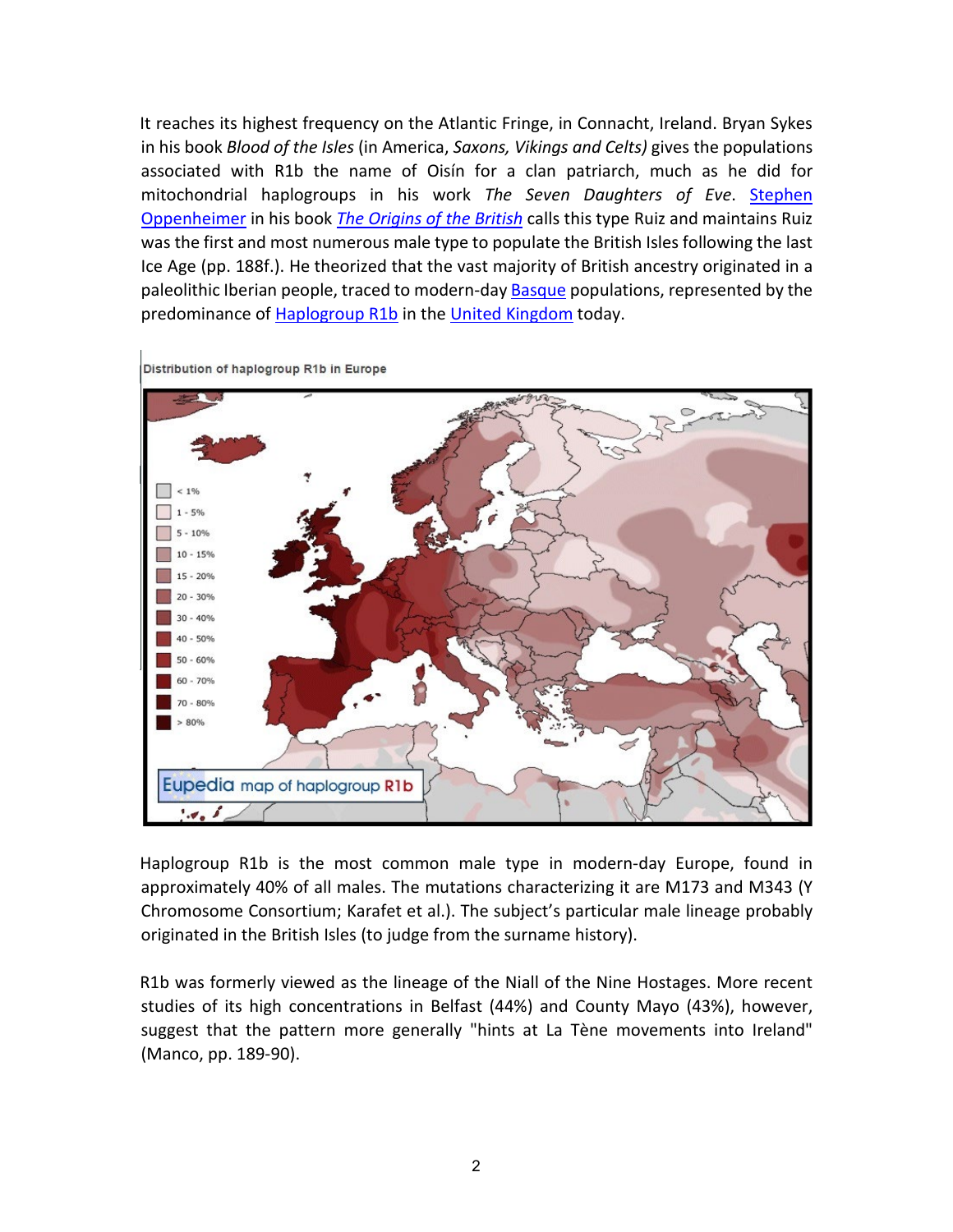The oldest forms of R1b (M343, P25, L389) are found dispersed at very low frequencies from Western Europe to India, a vast region where could have roamed the nomadic R1b hunter-gatherers during the Ice Age. The three main branches of R1b1 (R1b1a, R1b1b, R1b1c) all seem to have stemmed from the Middle East. The southern branch, R1b1c (V88), is found mostly in the Levant and Africa. The northern branch, R1b1a (P297), seems to have originated around the Caucasus, eastern Anatolia or northern Mesopotamia, then to have crossed over the Caucasus, from where they would have invaded Europe and Central Asia.

U152 and P312 were found in approximately the same percentage in the subject's results. Further clarification would require more extensive lab analysis. The designations such as U152/S28 refer to the same findings by two different research groups and are interchangeable.



According to [Eupedia,](http://www.eupedia.com/europe/Haplogroup_R1b_Y-DNA.shtml) the following men are famous examples of R1b: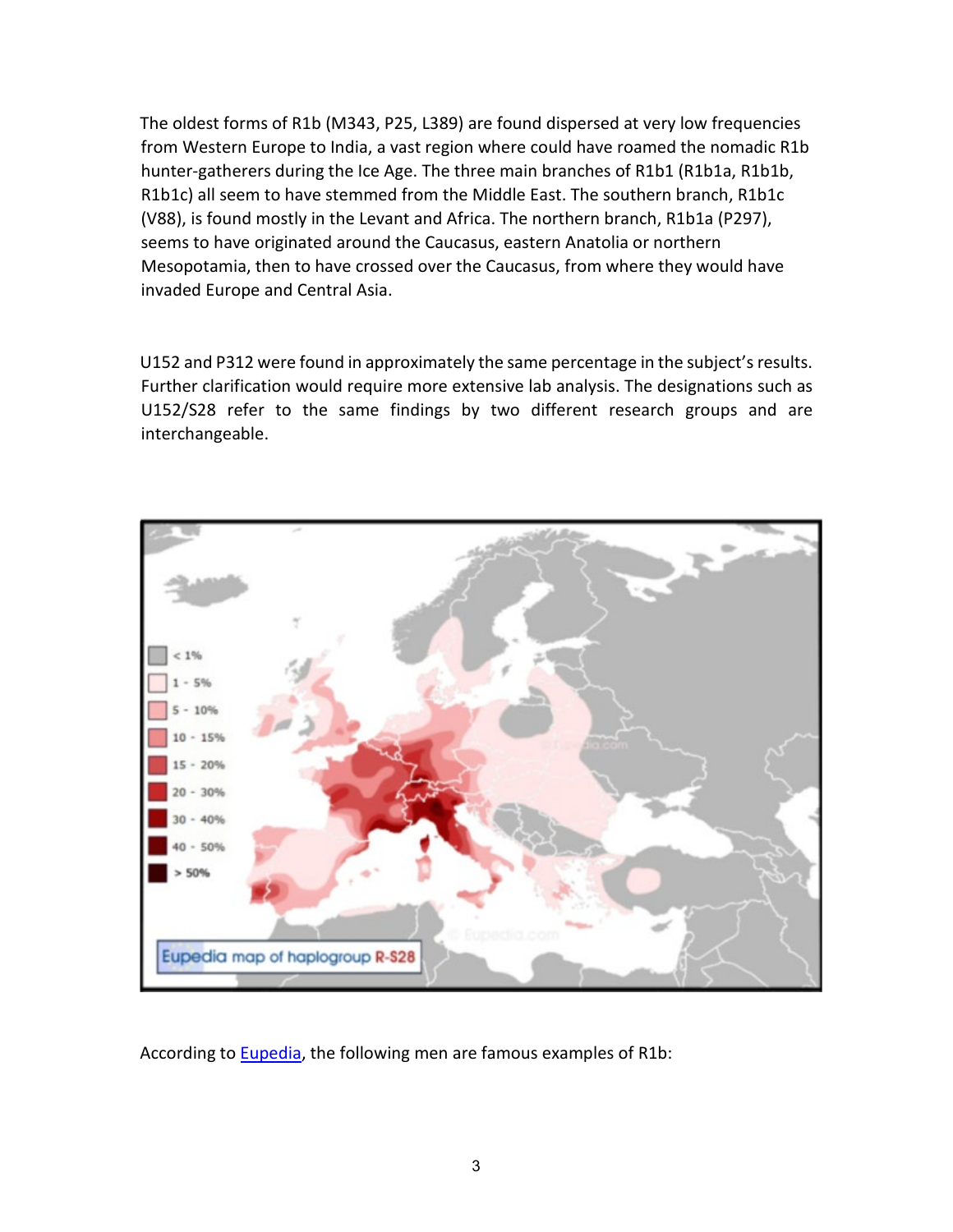

According to the Grant DNA Project, Ulysses S. Grant (1822-1885), the 18th President of the United States and the military commander of the American Civil War, belonged to the FGC8590 subclade of R1b-U106, downstream of L47 and Z159 (descendant of Matthew Graunt).



[Rogaev et al. \(2009\)](http://www.pnas.org/content/early/2009/02/26/0811190106.abstract) tested the DNA of the presumed grave of **[Tsar](http://en.wikipedia.org/wiki/Nicholas_II_of_Russia)  [Nicholas II of Russia](http://en.wikipedia.org/wiki/Nicholas_II_of_Russia)** and all his five children, and compared them against archival blood specimens from Nicholas II as well as against samples from descendants of both paternal and maternal lineages. The results unequivocally confirmed that the grave was the one of the last Russian Royal family. Nicholas II belonged to Y-haplogroup R1b and mt-haplogroup T2. Consequently, all Russian emperors of

the Romanov dynasty since Peter III (1728-1762) also belonged to haplogroup R1b. This paternal lineage ultimately descends from the [House of Oldenburg,](http://www.eupedia.com/forum/showthread.php?25231) which includes all the Kings of Denmark since Christian I (reigned from 1448) as well as several Kings of Norway, Sweden and Greece, and the current heirs to the British throne (Prince Charles and his son Prince William).



The great English naturalist **[Charles Darwin](http://en.wikipedia.org/wiki/Charles_Darwin)** (1809-1882), who proposed the scientific theory of evolution and the process of natural selection, was a member of haplogroup R1b according to the test results from his great-great-grandson.

Quite a few U.S. Presidents had their haplogroups deduced from descendant testing. Among those whose R1b subclade remains to be determined, we find **[Zachary Taylor](http://en.wikipedia.org/wiki/Zachary_Taylor)** (12th), **[Franklin](http://en.wikipedia.org/wiki/Franklin_Pierce)  [Pierce](http://en.wikipedia.org/wiki/Franklin_Pierce)**(14th), **[William McKinley](http://en.wikipedia.org/wiki/William_McKinley)** (25th), and **[Woodrow Wilson](http://en.wikipedia.org/wiki/Woodrow_Wilson)** (28th)

## **Susan Levin**

*Associate Investigator* [DNA Consultants](http://www.dnaconsultants.com/) July 23, 2019

#### **Disclaimers**

This DNA Ancestry Test is a probabilistic prediction of ancestry for personal knowledge only. It is a nonchain of custody form of testing and is not intended for legal or official purposes. Its results may or may not confirm expected ethnic composition, family history or genealogical determinations. Alone, it may not be used to prove identity, biological relationships, nationality, citizenship, immigration or tribal enrollment.

References and Suggestions for Further Reading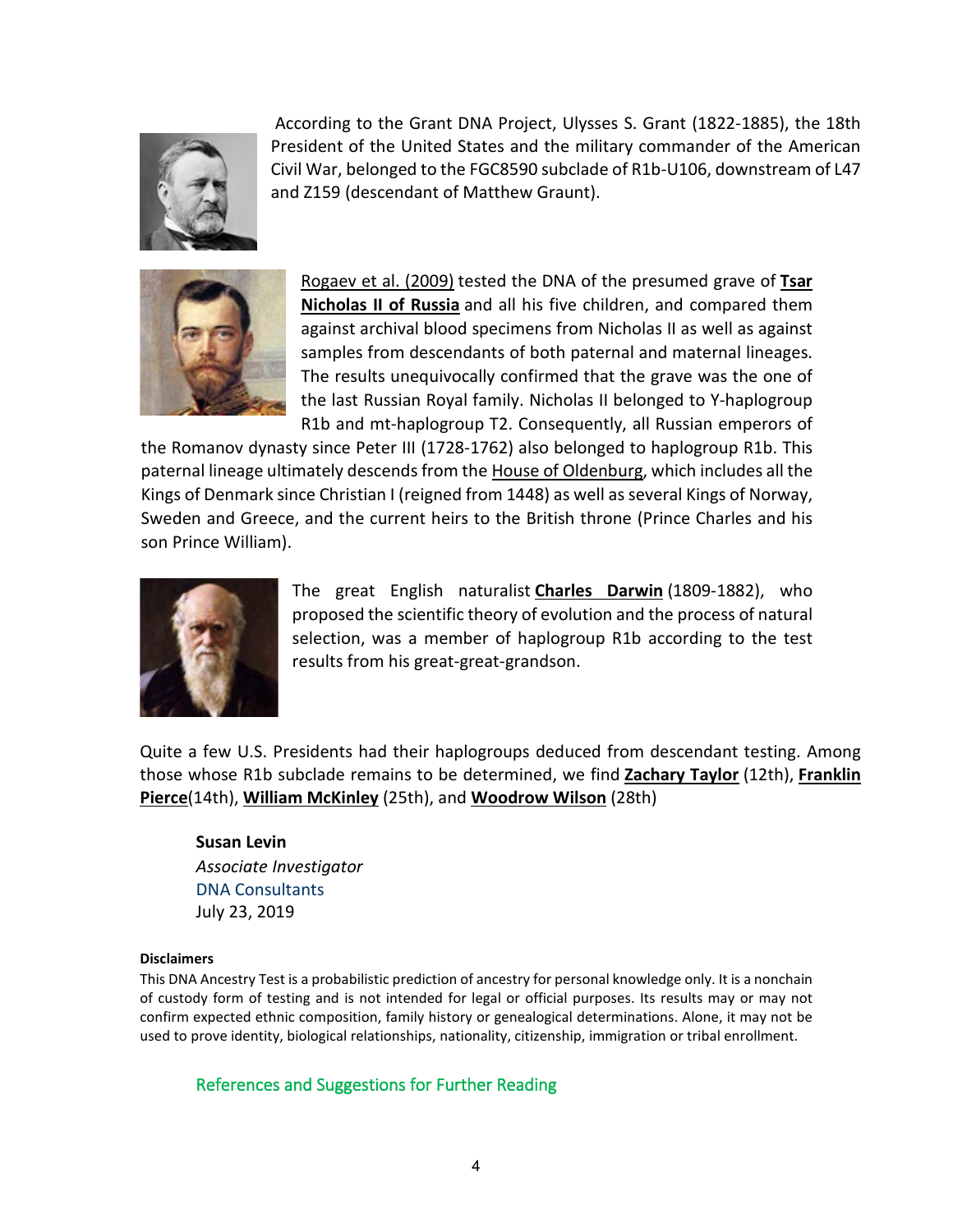- 1. Capelli, C. et al. (2003). "A Y Chromosome Census of the British Isles." *Current Biology*  13:979–984.
- 2. Jobling, M. A. & Tyler-Smith, C. (2003). "The Human Y Chromosome: An Evolutionary Marker Comes of Age." *Nature Rev. Genet.* 4:598-612.
- 3. Karafet T. M. et al. (2008). "New Binary Polymorphisms Reshape and Increase Resolution of the Human Y Chromosomal Haplogroup Tree." *Gen. Res.* 18:830-8.
- 4. Semino, O. et al. (2000). "The Genetic Legacy of Paleolithic Homo sapiens sapiens in Extant Europeans: A Y Chromosome Perspective". *Science* 290 (5494): 1155–9.
- 5. Sykes, Bryan (2013). (2013). *DNA USA: A Genetic Portrait of America.* New York: Liveright. ----------- (2001). S*axons, Vikings and Celts.* New York: Norton. -------- (2001). *The Seven Daughters of Eve. The Science that Reveals Our Genetic Ancestry.* New York, Norton. Names the founders of Europe's major female haplogroups Helena, Jasmine, Katrine, Tara, Velda, Xenia, and Ursula.
- 6. Wells, Spencer (2006). *[Deep Ancestry: Inside the Genographic Project.](http://books.google.com/books?id=TSl9AAAACAAJ&dq=deep+ancestry)* Washington: National Geographic.
- 7. Willuweit S. and L. Roewer on behalf of the International Forensic Y Chromosome User Group, Y chromosome haplotype reference database (YHRD): "Update." *Forensic Science International: Genetics* (2007) 2. [Abstract.](http://dx.doi.org/10.1016/j.fsigen.2007.01.017) YHRD 3.0 Release 50 with 154,329 haplotypes within 991 populations in 129 countries. About 90% have been analyzed for the loci DYS438 and DYS439. Available online at [http://www.yhrd.org.](http://www.yhrd.org/)
- 8. Y Chromosome Consortium (February 2002). ["A Nomenclature System for the Tree of](http://www.ncbi.nlm.nih.gov/pmc/articles/PMC155271/)  [Human Y-chromosomal Binary Haplogroups."](http://www.ncbi.nlm.nih.gov/pmc/articles/PMC155271/) *Genome Res.* 12 (2): 339–48.

## Understanding Your Male Lineage

Your [haplogroup](http://dnaconsultants.com/dna-glossary) (R1b, R1a, I, G etc.) represents the broad family of male lineages to which you belong. These genetic super-tribes have been traced back about 10,000 years to different areas of origin such as Western Europe, Northern Europe, the Middle East, Africa or the Americas. Geneticists believe all people on earth are descended directly or indirectly from a man who lived in Africa 200,000 to 300,000 years ago [\(Y-chromosomal](https://en.wikipedia.org/wiki/Y-chromosomal_Adam)  [Adam\).](https://en.wikipedia.org/wiki/Y-chromosomal_Adam)

Your [haplotype,](http://dnaconsultants.com/dna-glossary) as defined in your [Y chromosome](http://dnaconsultants.com/dna-glossary) [l](http://dnaconsultants.com/dna-glossary)ab report, is a specific lineage within that haplogroup. It reflects your direct line of father-to-son descent from a common [founder](https://en.wikipedia.org/wiki/Most_recent_common_ancestor) who lived perhaps 500-1000 years ago, when surnames first appeared. Your lab report lists the [allele](http://www.genome.gov/glossary.cfm?key=allele) values or [STR](http://www.cstl.nist.gov/div831/strbase/intro.htm) [markers](http://www.genome.gov/glossary.cfm?key=marker) for 26 [loci or](http://www.genome.gov/glossary/?id=116) specific regions on your Y chromosome DNA. This is your [genetic profile.](http://dnaconsultants.com/dna-glossary)

You received this male signature from your father, your father from *his* father, and so forth, unchanged or only slightly modified from generation to generation. Variations over time are called [mutations](https://dnaconsultants.com/dna-glossary/)[.](http://dnaconsultants.com/Detailed/220.html)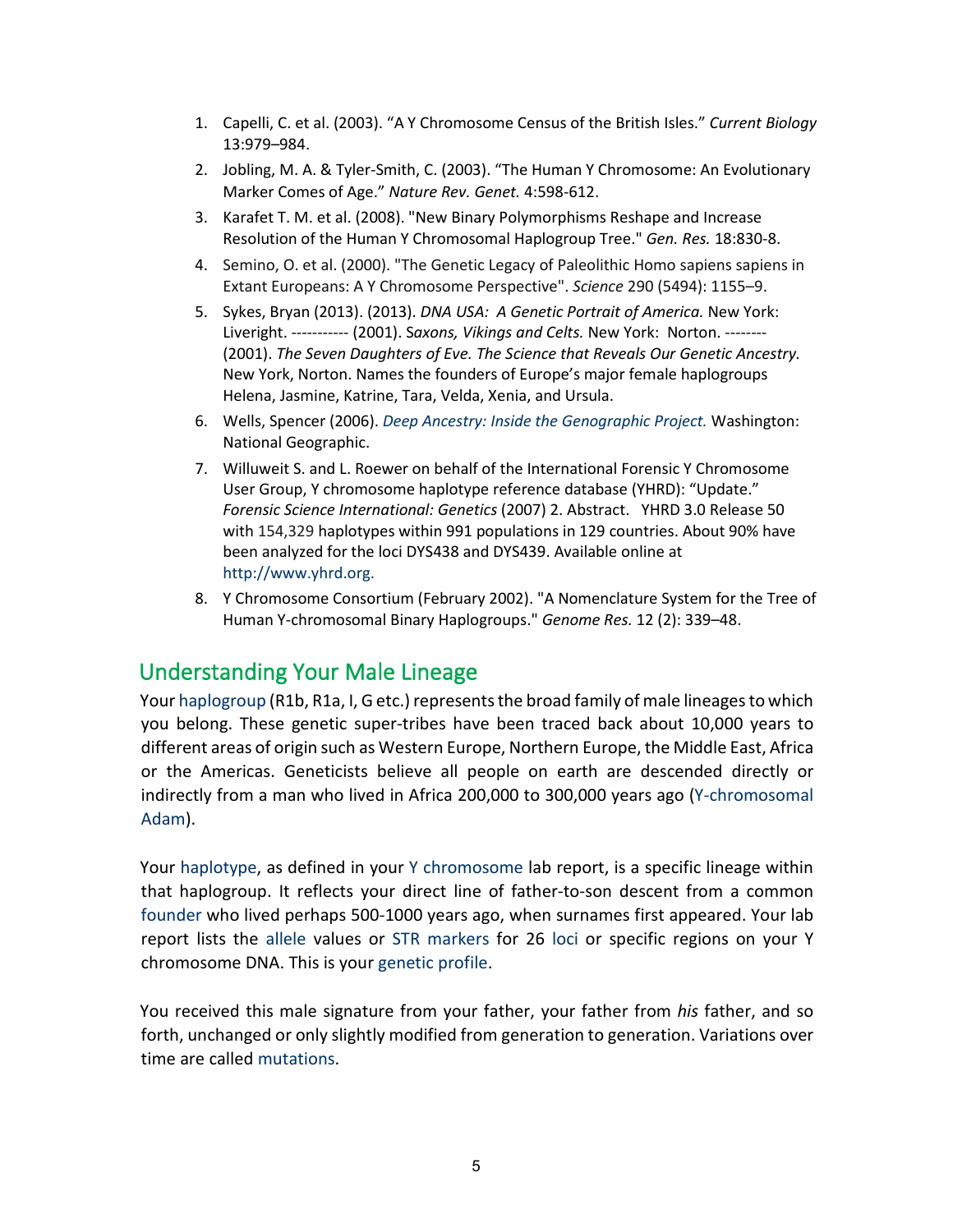Many males exhibit an across-the-board match with another male of the same surname. Both are descended without question from a common male ancestor. They are malelinked cousins bearing the same original family name, and a strict pedigree can be constructed. Others, however, match on most [markers](http://dnaconsultants.com/Detailed/58.html) [b](http://dnaconsultants.com/Detailed/58.html)ut not all. A great deal of expertise is required to judge whether a close match is due to mutations within the same lineage, or whether it represents a different lineage and surname altogether.

#### Evaluating a Possible Non-Paternity Event

A ["non-paternity event"](https://en.wikipedia.org/wiki/Non-paternity_event) [i](https://en.wikipedia.org/wiki/Non-paternity_event)ndicates a break in the link between the Y-chromosome and the surname. Such a misalignment may happen in any generation. The chance of a nonpaternity event occurring accumulates as you go back in time through numerous generations. Its incidence is smallest in aristocratic lines and highest in groups of low social status. An unfamiliar surname in your male line might come from a distant adoption, illegitimacy, child known by other surname (mother's maiden name, stepfather's name), the use of an alias or a deliberate change of surname. Moreover, it may point to a time before settled surnames came into use. In the British Isles, the transition to fixed surnames handed down in patrilineal fashion began about 1100 and was not complete until after 1600.

It is perhaps helpful to remember that the value of an STR at any given [locus](http://www.genome.gov/glossary/?id=116) (DYS 393, DYS 390 etc.) can mutate up or down one unit about every 500 years. Since they can change in either direction, however, the effect tends to cancel out. The phenomenon of [convergence](http://dnaconsultants.com/Detailed/361.html) occurs when a configuration of scores randomly mutates to correspond to an unrelated haplotype, but this statistical event appears to be extremely rare and can be ignored.

Your **Surname History** has been researched for you in your report. Variants and translations of a surname can often unlock mysteries. Another feature of Ysearch is the search by surname. This approach is a good means to see how your surname corresponds to your haplotype. Surnames can have several valid haplotypes, and a haplotype can be borne by males of different surnames.

#### Some Reading and References

- 1. Eupedia, ["Distribution of Y Chromosome DNA Haplogroups"](http://www.eupedia.com/europe/european_y-dna_haplogroups.shtml) (major guide to European types)[, Europe Forum](http://www.eupedia.com/forum/) (and other free forums).
- 2. Hirschman, Elizabeth C. and Donald N. Yates (2012). *[Jews and Muslims in British](http://dnaconsultants.com/books-and-literature/jews-and-muslims-in-british-colonial-america)  [Colonial America: A Genealogical History.](http://dnaconsultants.com/books-and-literature/jews-and-muslims-in-british-colonial-america)* Jefferson: McFarland. Exhaustive listings of British Hebrew and Arabic surnames from records. -------------- (2004). ["DNA](http://dnaconsultants.com/books-and-literature/dna-haplotyping-and-diversity)  [Haplotyping and Diversity:](http://dnaconsultants.com/books-and-literature/dna-haplotyping-and-diversity) An Anthropogenealogical Method for Researching Lineages and Family Ethnicity." Paper published in the Proceedings of the Fourth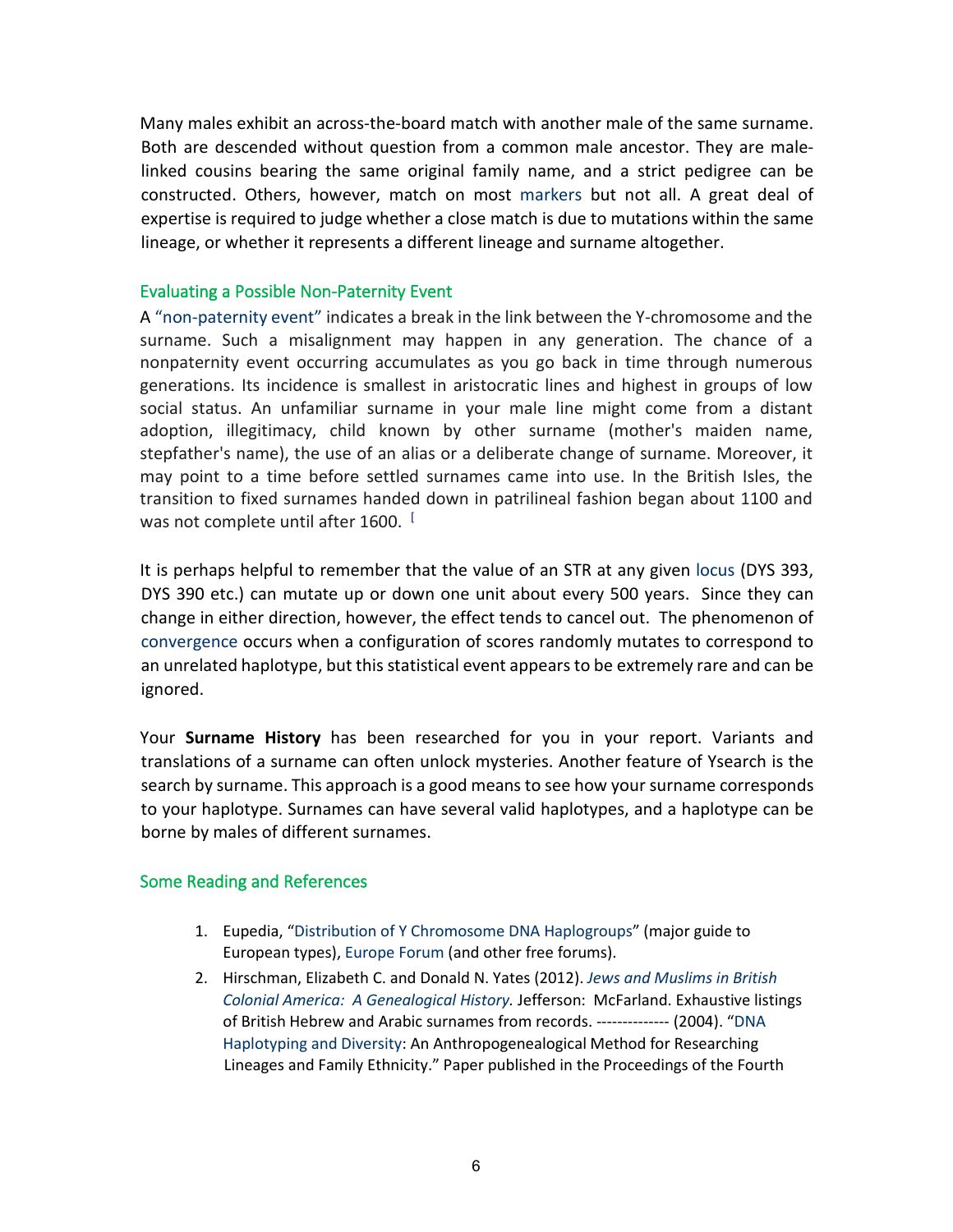International Conference on Diversity in Organisations, Communities and Nations, Los Angeles, Calif., July 6-9, 2004. *International Journal of the Humanities* 2:2043-55.

- 3. King, T. E. and M. A. Jobling (2009)[. "What's in a Name? Y Chromosomes , Surnames](http://citeseerx.ist.psu.edu/viewdoc/download?doi=10.1.1.502.709&rep=rep1&type=pdf)  [and the Genetic Genealogy Revolution."](http://citeseerx.ist.psu.edu/viewdoc/download?doi=10.1.1.502.709&rep=rep1&type=pdf) *Traces in Genetics* 25/8:351-60. [Authors'](http://www.le.ac.uk/ge/maj4/KingJoblingRevisedWeb.pdf)  [revised version.](http://www.le.ac.uk/ge/maj4/KingJoblingRevisedWeb.pdf) --------------- (2009). ["Founders, Drift, and Infidelity: the](http://www.ncbi.nlm.nih.gov/pmc/articles/PMC2668828/) Relationship [between Y Chromosome Diversity and Patrilineal Surnames."](http://www.ncbi.nlm.nih.gov/pmc/articles/PMC2668828/) *[M](http://www.ncbi.nlm.nih.gov/pmc/articles/PMC2668828/)olecular Biology and Evolution* 26/5:1093-1102.
- 4. Manco, Jean (2014). *Ancestral Journeys. The Peopling of Europe from the First Venturers to the Vikings.* London: Thames & Hudson.
- 5. Oppenheimer, Stephen (2006[\).](http://www.amazon.com/Origins-British-Genetic-Detective-Story/dp/0786718900/sr=8-1/qid=1169420530/ref=pd_bbs_sr_1/105-4886445-0769248?ie=UTF8&s=books) *[The Origins of the British. A Genetic Detective Story](http://www.amazon.com/Origins-British-Genetic-Detective-Story/dp/0786718900/sr=8-1/qid=1169420530/ref=pd_bbs_sr_1/105-4886445-0769248?ie=UTF8&s=books)*[.](http://www.amazon.com/Origins-British-Genetic-Detective-Story/dp/0786718900/sr=8-1/qid=1169420530/ref=pd_bbs_sr_1/105-4886445-0769248?ie=UTF8&s=books) New York: Carroll & Graf.
- 6. [Surname Studies](http://dnaconsultants.com/Detailed/71.html) (bibliography). Comprehensive list, good for rare surnames and foreign languages and cultures.
- 7. Sykes, Bryan (2013). *DNA USA: A Genetic Portrait of America.* New York: Liveright. --- ------- (2001). S*axons, Vikings and Celts.* New York: Norton.
- 8. Sykes, B. & C. Irven (2000). "Surnames and the Y Chromosome." *American Journal of Human Genetics* 66:1417-19. The article that spawned an industry.

For help in evaluating your report, contact us at  $dpy@dnaconsultants.com$  or call DNA Consultants at 888-806-2588 Monday through Friday 10 a.m. to 6 p.m. Mountain Time. We pride ourselves on customized service and will be glad to walk you through your report and answer all your questions personally.